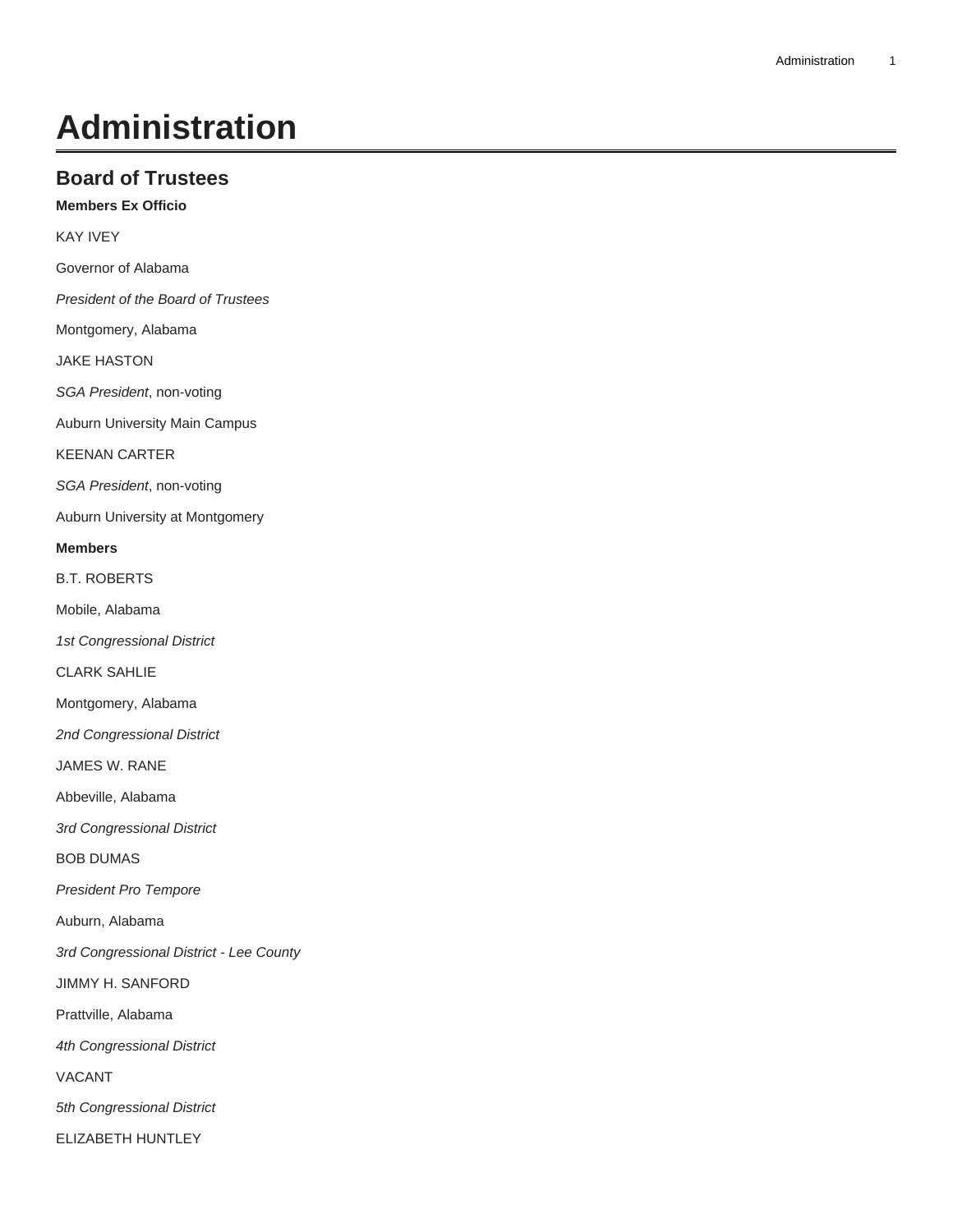Clanton, Alabama

6th Congressional District

CAROLINE ADERHOLT

Haleyville, Alabama

7th Congressional District

#### MICHAEL A. DEMAIORIBUS

Huntsville, Alabama

8th Congressional District

JAMES PRATT

Birmingham, Alabama

9th Congressional District

RAYMOND J. HARBERT

Birmingham, Alabama

At-Large

CHARLES D. McCRARY

Birmingham, Alabama

At-Large

QUENTIN RIGGINS

Birmingham, Alabama

At-Large

WAYNE SMITH

Franklin, Tennessee

At-Large

ZEKE SMITH

Birmingham, Alabama

At-Large

# TIMOTHY VINES

Birmingham, Alabama

At-Large

# **Secretary to the Board of Trustees Office**

JON WAGGONER

Secretary to the Board of Trustees

105 Samford Hall, Suite A

**Deputy Board Secretary**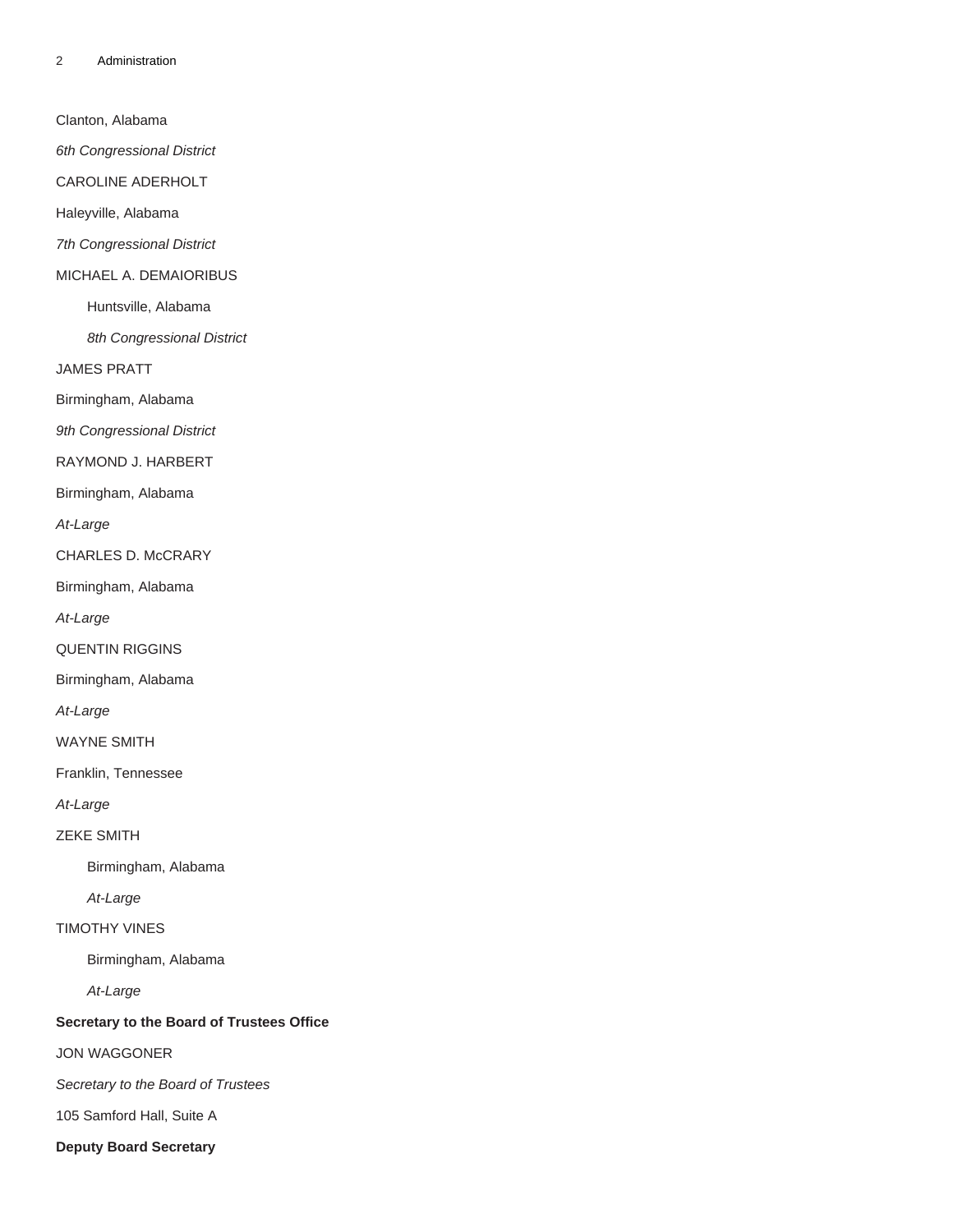# SHERRI M. WILLIAMS

Deputy Secretary to the Board of Trustees

105 Samford Hall, Suite C

# **Administrative Officers**

CHRISTOPHER B. ROBERTS, BS, MS, PhD

President

VINI NATHAN, BArch, MS, PhD

Interim Provost and Vice President for Academic Affairs

# NORMAN GODWIN, BSBA, PhD

Associate Provost for Academic Effectiveness

# EMMETT WINN, BA, MA, PhD

Associate Provost for Faculty Affairs

# JULIE HUFF, BA, MA

Assistant Vice President for Strategic Initiatives and Communications

#### JAMES WEYHENMEYER, BA, PhD, Postdoctoral fellow

Vice President for Research and Economic Development

#### TAFFYE BENSON CLAYTON, BA, MA, EdD

Associate Provost and Vice President for Inclusion and Diversity

#### ROYRICKERS COOK, BA, MA, PhD

Associate Provost and Vice President for University Outreach

# MATTHEW CAMPBELL, BA, MPA, EdD

Director, Office of Institutional Research

# RONALD L. BURGESS, JR., MEd, MMAS

Executive Vice President

#### KELLI SHOMAKER, BSBA, CPA

Vice President for Business & Finance and CFO

#### JAIME HAMMER, BS, JD

General Counsel

## DANIEL KING, BS, MS, MS

Associate Vice President for Facilities

ALLEN GREENE, BA, MA

Director of Athletics

JOHN MORRIS, BS, MS

Senior Vice President for Advancement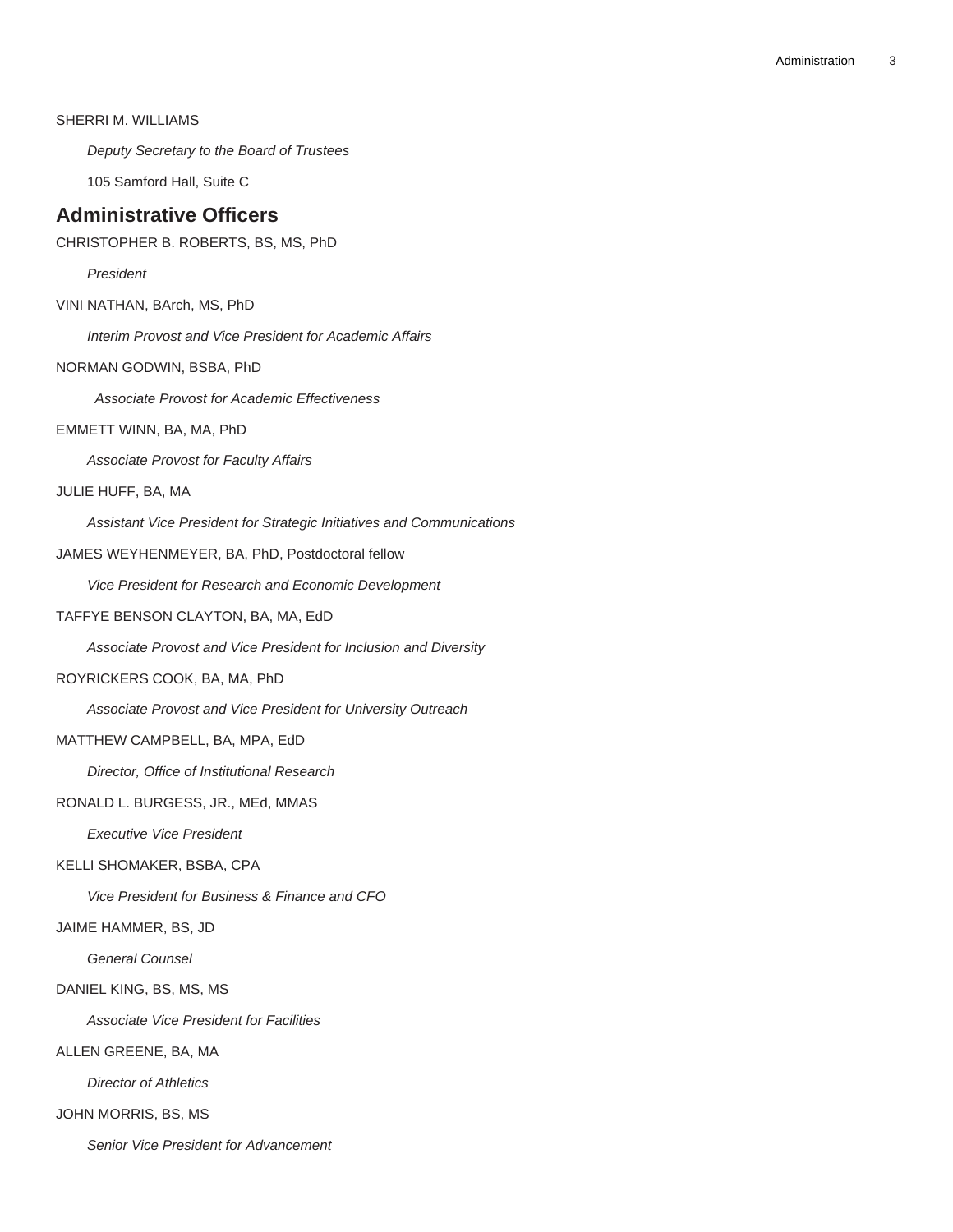## GRETCHEN VANVALKENBURG, BS

Vice President for Alumni Affairs

# MIKE CLARDY, BA, MMC

Assistant Vice President, Communications, and Marketing

#### JOFFERY GAYMON, BA, MPA, EdD

Vice President for Enrollment Services

# J . MIKE PHILLIPS, PhD

Director, Alabama Cooperative Extension System

#### CARL STOCKTON, BS, MS, PhD

Chancellor, Auburn University Montgomery

#### JAMES O'CONNOR, BS, MBA

Chief Information Officer

#### KEVIN ROBINSON, BSBA, CIA, CFE

Associate Vice President for the Office of Audit, Compliance & Privacy

# BOBBY WOODARD, BS, MA, PhD

Senior Vice President for Student Affairs

#### LADY COX, BA, MEd, EdD

Associate Vice President of Student Affairs

## BRYAN RUSH, BA, MEd, PhD

Associate Vice President of Student Affairs

# COREY EDWARDS, BSBA, MEd

Assistant to the Senior Vice President of Student Affairs

#### JARED WHITE, BA, MA, PhD

Executive Director, Government Affairs

#### JENNIFER ADAMS, BS, MA, PhD

Executive Director, Public Affairs

# **Academic Officers**

PAUL M. PATTERSON, BS, MS, PhD

Dean, College of Agriculture

#### KAREN ROGERS, BA, MA, PhD

Acting Dean, College of Architecture, Design and Construction

# JOE HANNA, BS, MS, PhD

Interim Dean, Harbert College of Business

JEFFREY FAIRBROTHER, BA, MS, PhD